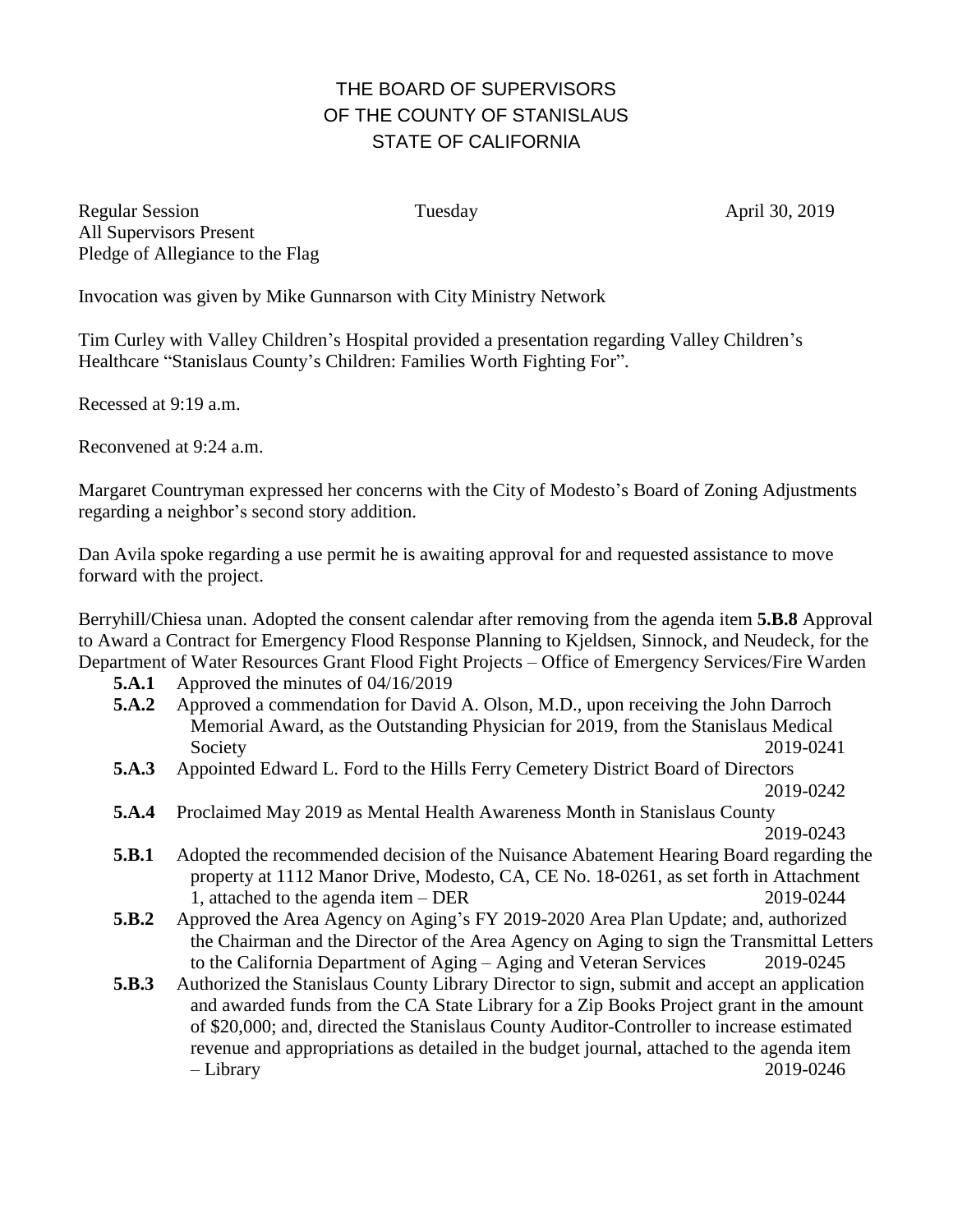- **5.B.4** Adopted a resolution authorizing investment of monies in the CA State Treasurer Local Agency (LAIF) as a short-term investment vehicle and authorizing the Treasurer-Tax Collector, Assistant Treasurer-Tax Collector and the Chief Deputy Treasurer to execute and deliver any and all documents necessary or advisable to effectuate the purposes of the resolution – T/TC 2019-0247
- **5.B.5** Authorized the Auditor-Controller's Office to issue checks totaling \$443,638.19 per the list of claims for excess proceeds, attached to the agenda item, submitted in accordance with Revenue and Taxation Code Section 4675 – T/TC 2019-0248
- **5.B.6** Approved the fourth update on the Homeless Facility Plan and partnership between the County, the City of Modesto and The Salvation Army in accordance with the provisions of the Public Contract Code – CEO 2019-0249
- **5.B.7** Adopted the Mental Health Services Act Plan Update for FY 2018-2019 to allow expenditure of MHSA funds for Short-Term Residential Treatment agreements in the amount of \$550,000 – BHRS 2019-0250
- **5.B.9** Accepted the nineteenth update in accordance with Public Contract Code Sections 20134 and 22050 for emergency remediation/repairs at 10<sup>th</sup> Street Place, to repair water damage and restore essential government operations – CEO 2019-0252
- **5.B.10** Approved the agreement with Fidelity National Information Services Government Payment Solutions for the implementation of an electronic payment system in the General Services Agency for temporary day-use rental at the former Crows Landing Air Base; authorized the Purchasing Agent to sign the agreement and any subsequent amendments to the agreements on behalf of the County; and, authorized the General Services Agency to charge a minimum convenience fee of \$1.49 for transactions up to \$45, with transactions above that amount billed to the customer at a flat rate of 2.35% of the purchase price when payment is made through the online payment system – GSA 2019-0253
- **5.C.1** Adopted a resolution certifying the mileage in Stanislaus County's maintained mileage road system to be 1,507.23 miles as of 12/31/2018 – PW 2019-0254
- **5.C.2** Authorized the Public Works Director to negotiate a Freeway Maintenance Agreement between Stanislaus County and the State of CA, Department of Transportation, for the State Route 132 from Clark Road to Carpenter Road; authorized the Director of Public Works to execute the agreement between the State of CA, Department of Transportation, and Stanislaus County; and, authorized the Director of Public Works to take any appropriate action necessary to carry out the purpose and intent of these recommendations – PW 2019-0255
- **5.C.3** Authorized the installation of four additional street lights at various locations in Denair Lighting District; finds that the installation of the proposed street lights will not affect the services provided in the Lighting District nor the amount of the annual assessment charged to the property owners within the District; authorized the Director of Public Works to execute the project and sign necessary documents; directed the Auditor-Controller to increase appropriations in the Denair Lighting District fund by \$72,875, funded by available fund balance, as detailed in the budget journal, attached to the agenda item; and, authorized the Director of Public Works to take any appropriate action necessary to carry out the purpose and intent of these recommendations – PW 2019-0256
- **5.D.1** Rescinded a portion of Williamson Act Contract No. 2017-11, located on Victory Avenue, between Lon Dale Road (HWY 120) and River Road, in the Oakdale area (APN:006-002- 087); finds that pursuant to Government Code Section 51257, determined that the following seven findings can be made based on the written evidence submitted by the applicant: (a) the new contract, or contracts, would enforceably restrict the adjusted boundaries of the parcels for an initial term for at least as long as the unexpired term of the rescinded contract, or contracts, but for not less than ten years, except as authorized under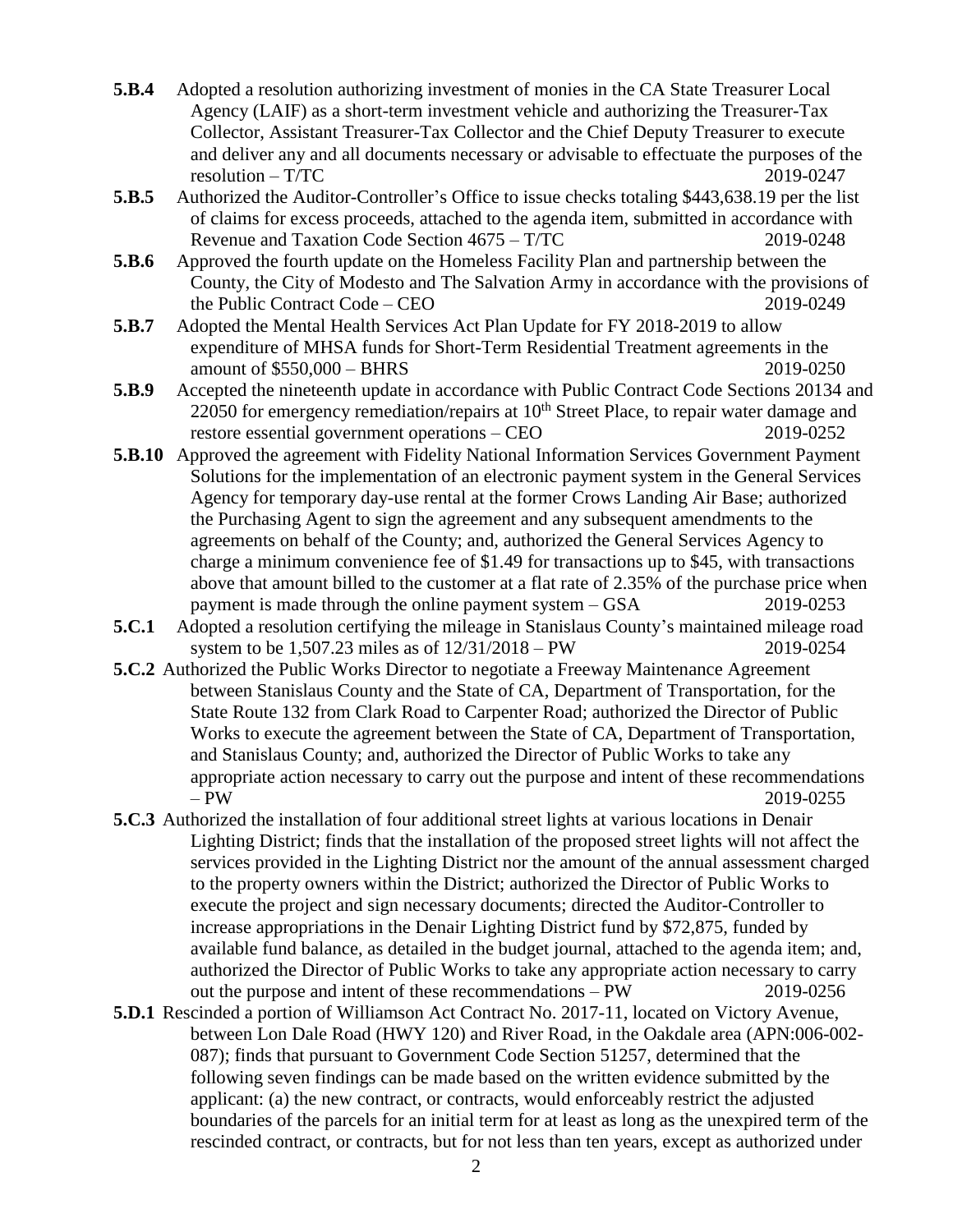the County's implementation of AB 1265; (b) there is no net decrease in the amount of the acreage restricted, in cases where two parcels involved in a lot line adjustment are both subject to contracts rescinded pursuant to this section, this finding will be satisfied if the aggregate acreage of the land restricted by the new contracts is at least as great as the aggregate acreage restricted by the rescinded contracts; (c) at least 90 percent of the land under the former contract, or contracts remains under the new contract, or contracts; (d) after the lot line adjustment, the parcels of land subject to contract will be large enough to sustain their agricultural use, as defined in Government Code Section 51222; (e) the lot line adjustment would not compromise the long-term agricultural productivity of the parcel or other agricultural lands subject to a contract, or contracts; (f) the lot line adjustment is not likely to result in the removal of adjacent land from agricultural use; (g) the lot line adjustment does not result in a greater number of developable parcels than existed prior to the adjustment, or an adjusted lot that is inconsistent with the General Plan; approved a new contract, pursuant to Lot Line Adjustment Application No. PLN2018-0040, O'Roark and Magers; and, authorized the Director of Planning and Community Development to execute a new contract – Planning 2019-0257

- **5.D.2** Adopted a resolution to authorize the Director of Planning and Community Development to participate in the State of CA Housing and Community Development Emergency Solutions Grants Program; authorized the Director of Planning and Community Development to submit a Grant Application and an Administrative Entity (AE) Award Recommendation Package to the CA Department of Housing and Community Development (HCD); authorized the County to accept, if awarded, the HCD Emergency Solutions Grants Program funding and authorized the Director of Planning and Community Development to execute an Administrative Entity Standard Agreement with HCD; and, authorized the Director of Planning and Community Development to execute any related program agreements, contracts, or other documentation required for implementation of Emergency Solutions Grants Program funding awarded to Stanislaus County by HCD, this authorization includes the use of any program income in accordance with applicable program guidelines – Planning 2019-0258
- **5.D.3** Set a public hearing on 05/14/2019, at the 9:00 a.m. meeting, to consider the Planning Commission's recommendation for approval of Use Permit and Development Agreement Application No. PLN2018-0162, Phenos Cooperative, Inc., located at 304 Motor City Court, between Detroit Lane and McHenry Avenue, in the Modesto area; and, authorized the Clerk to publish a notice of public hearing as required by law – Planning ORD-56-I-1 2019-0259

Chiesa/Berryhill unan. **6.1** Conducted a public hearing to consider the Planning Commission's recommendation for approval of Use Permit and Development Agreement Application No. PLN2018- 0159, Stockton Business Strategies, located at 1837 Welty Road, between Spencer and West Blewett Roads, in the Vernalis area; finds that no further analysis under CEQA is required pursuant to CEQA Guidelines Section 15183 (Projects Consistent with a General Plan or Zoning), on the basis of the whole record, including any comments received in response to the Environmental Review Referral; ordered the filing of a Notice of Determination with the Stanislaus County Clerk Recorder's Office pursuant to Public Resources Code Section 21152 and CEQA Guidelines Section 15075; finds that: (a) the establishment, maintenance, and operation of the proposed use or building applied for is consistent with the General Plan and will not, under the circumstances of the particular case, be detrimental to the health, safety and general welfare of persons residing or working in the neighborhood of the use and that it will not be detrimental or injurious to property and improvements in the neighborhood or to the general welfare of the County; (b) the use will not significantly compromise the long-term productive agricultural capability of the subject contracted parcel or parcels or on other contracted lands in the A-2 zoning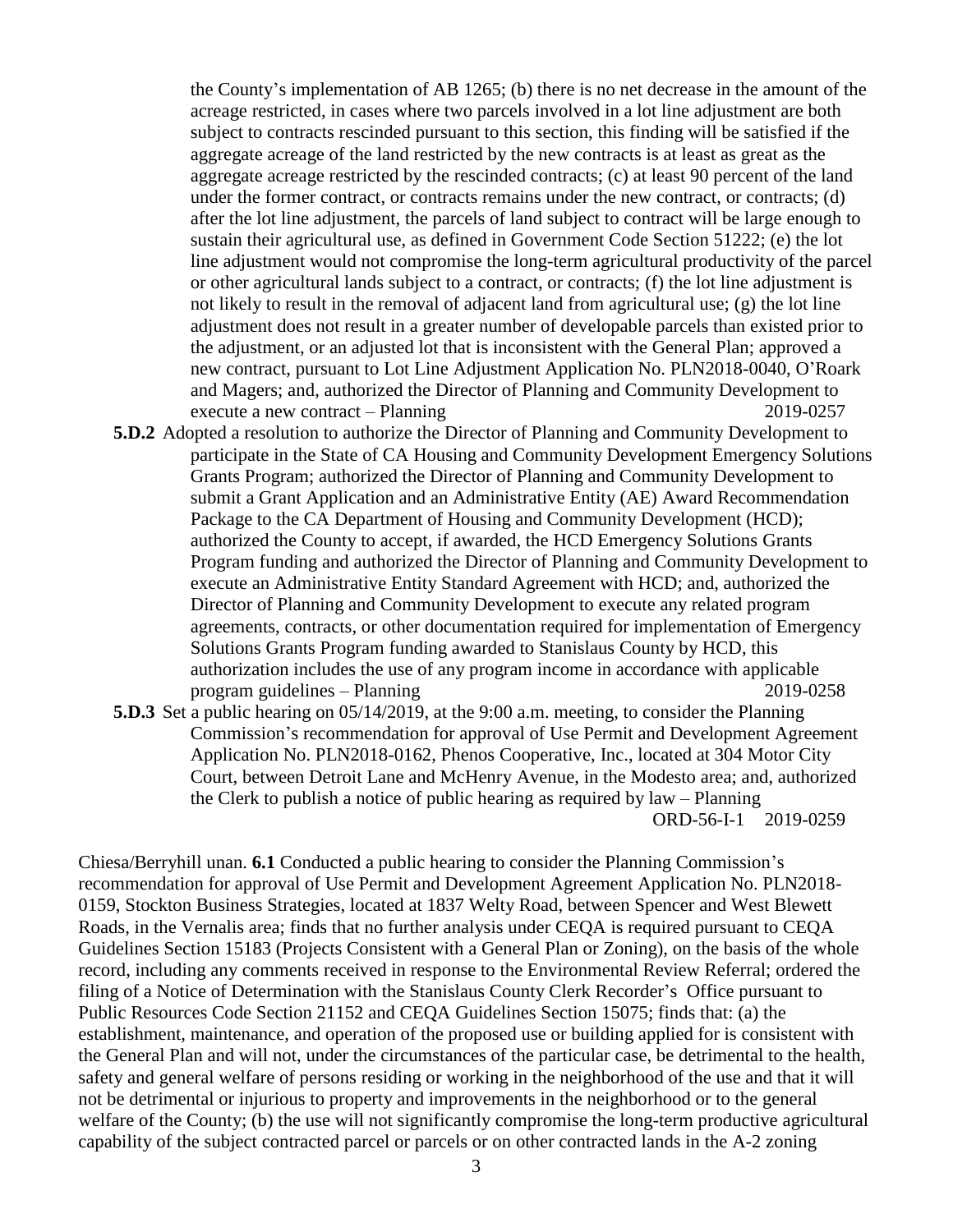district; (c) the use will not significantly displace or impair current or reasonably foreseeable agricultural operations on the subject contracted parcel or parcels may be deemed compatible if they relate directly to the production of commercial agricultural product on the subject contracted parcel or parcels or neighboring lands, including activities such as harvesting, processing, or shipping; (d) the use will not result in the significant removal of adjacent contracted land from agricultural or open-space use; finds that the Development Agreement (a) is consistent with the General Plan and any applicable specific plan; (b) is compatible with the uses authorized in, and the regulations prescribed for, the land use district in which the real property is or will be located; (c) is in conformity with and will promote public convenience, general welfare and good land use practice; (d) will not be detrimental to health, safety and general welfare; (e) will not adversely affect the orderly development of property or the preservation of property values; (f) will promote and encourage the orderly development of the proposed project by providing a greater degree of requisite certainty; approved Use Permit Application No. PLN2018-00159 – Stockton Business Strategies, subject to the Conditions of Approval, attached to the agenda item; authorized the Chairman to execute the Development Agreement, attached to the agenda item; and, introduced, waived the reading, and adopted ordinance C.S. 1234 for the approved Development Agreement – Planning ORD56-G-4 2019-0260 2019-0260a

Chiesa/Olsen unan. **6.2** Finds that the Notice of Public Hearing was published in compliance with Section 6066 of the Government Code; conducted a public hearing to receive comments regarding the revision of load carrying capacity of the Schell Road Bridge (38C-0169) over the South San Joaquin Irrigation District (SSJID) Main Canal and the Pleasant Valley Road Bridge (38C-0154) over the SSJID Main Canal; and, accepted the revised bridge load ratings from the Caltrans Division of Structure Maintenance and Investigations for the Schell Road Bridge (38C-0154) over the SSJID Main Canal – PW 2019-0261

Olsen/DeMartini unan. **6.3** Approved entering into a Freeway Agreement between Stanislaus County and the State of CA Department of Transportation for State Route 132 from Clark Road to Carpenter; authorized the Chairman to sign and execute the agreement between the State of CA, Department of Transportation, and Stanislaus County; and, authorized the Director of Public Works to take any appropriate action necessary to carry out the purpose and intent of these recommendations – PW 2019-0262

Berryhill/Chiesa unan. **7.1** Accepted an update on the homeless Community System of Care restructure project, including the planned use of \$7.2 million in Homeless Emergency Aid Program funding and the future development of a new governance body, the Stanislaus Homeless Alliance; appointed Chairman Withrow as the County's primary representative and CEO Hayes as the County's alternate representative to work with partner agencies and community organizations on the future development of the Stanislaus Homeless Alliance; and, accepted an update on County funded homeless programs – CEO 2019-0263

**Corr 1** Referred to the Department of Planning and Community Development, a letter from the U.S. Department of Housing and Urban Development regarding the 2019 Fiscal Year allocations for the Community Planning and Development's formula programs which provide funding for housing, community and economic development activities, and assistance for low and moderate-income persons and special need populations.

**Corr 2** Referred to the Clerk-Recorder and Registrar of Voters, a letter from the West Stanislaus Irrigation District regarding the appointment of James Cox to their Board of Directors.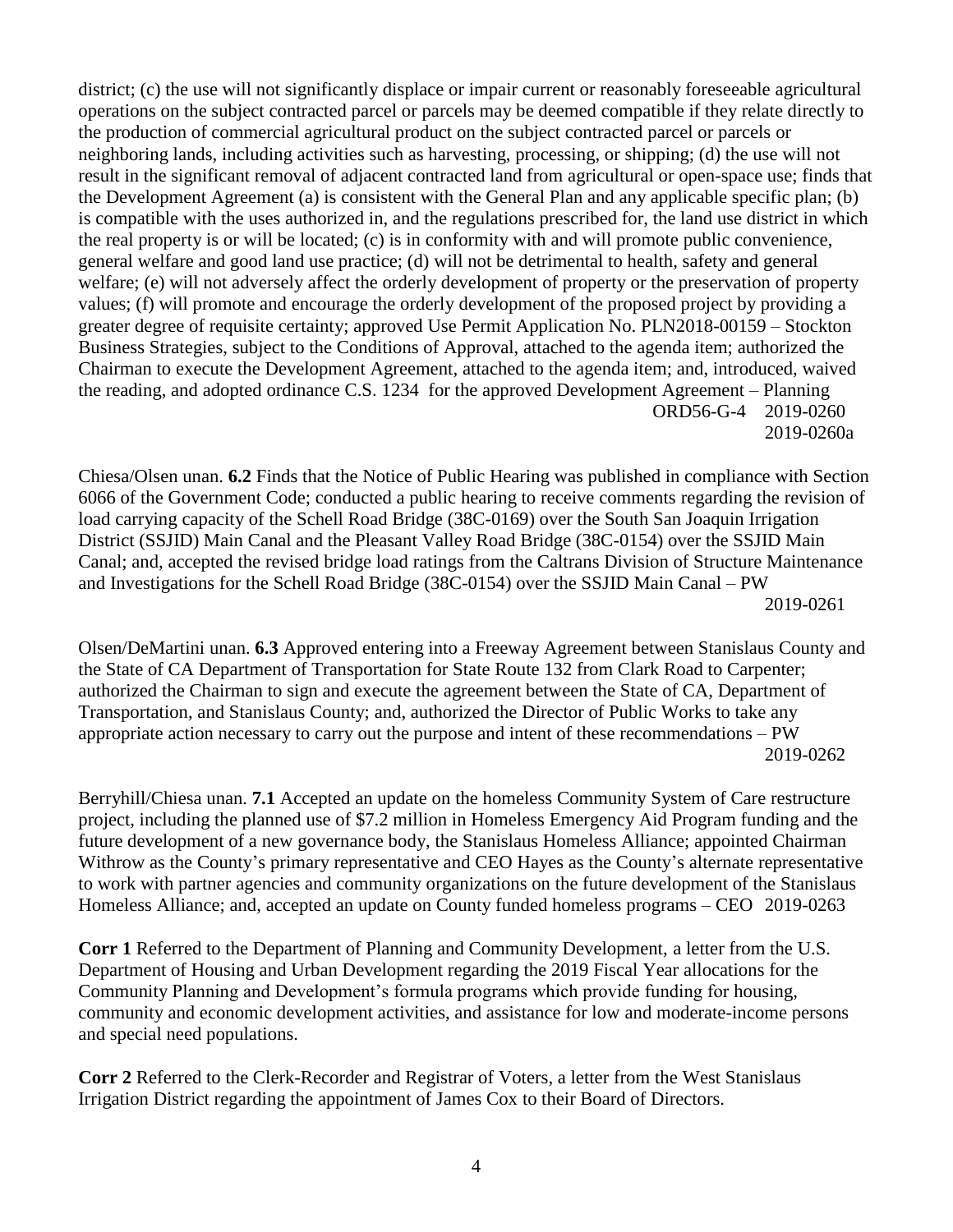**Corr 3** Referred to DER, a copy of the 2018 Annual Report on Toxic Emissions from Valley Facilities from the San Joaquin Valley Air Pollution Control District.

**Corr 4** Referred to the CEO, a letter from the Stanislaus County Employees Retirement Association regarding Fiscal Year 2019-2020 retirement contribution rates and funded status as of June 30, 2018.

**Corr 5** Referred to the Auditor-Controller, a letter from Oakdale Fire Protection District requesting dryperiod funding for Fiscal Year 2019-2020 per Government Code Section 23010.

**Corr 6** Acknowledged receipt of claims and referred to the CEO-Risk Management Division the following claims: Victoria Vera; Jacinta Groves; Soila Rodriguez; and, John Goold. Supervisor Olsen announced that she would be attending the Empire MAC meeting tonight at 6:00 p.m. and that there would be a Spanish interpreter at the meeting.

CEO Hayes noted that he, along with Chairman Withrow and Supervisor Chiesa, will be traveling to Washington DC to meet with our federal representatives on various issues impacting Stanislaus County.

Prior to adjourning into Closed Session an opportunity was given to the public to address matters listed under Closed Session.

Adjourned to Closed Session at 11:42 a.m.

**12.1** Conference with Legal Counsel – Existing Litigation pursuant to Government Code §54956.9 (d)(1): PG&E, US Bankruptcy Court-Northern District of California, Case No. 19-3008.

Olsen/Chiesa unan.**12.2** In regards to Conference with Legal Counsel – Existing Litigation pursuant to Government Code §54956.9 (d)(1): State of California, Regents of the University of California, etc. vs. Cellco Partnership dba Verizon Wireless, et al., Sacramento County Superior Court Case No. 34-2012- 00127517, the Board authorized County Counsel to negotiate and execute a settlement agreement, take all steps reasonably necessary to conclude the settlement, including without limitation the preparation and execution of settlement documents, and obtaining necessary court approval of the settlement; and, directed County Counsel to make copies of the finalized settlement agreement available to any person who inquires when the settlement is finalized

**12.3** Conference with Legal Counsel – Existing Litigation pursuant to Government Code §54956.9 (d)(1): Angelina Nunes, et al. v. County of Stanislaus, et al., United States District Court, Eastern District of California Case No. 1:17-CV00633-DAD-SAB.

**12.4** Conference with Legal Counsel – Significant Exposure to Litigation pursuant to Government Code Section 54956.9 (d)(2): One Matter: Related to a claim filed by AT&T, Sprint, T-Mobile and Pac-Bell, requesting property tax refunds for taxes levied for the 2014-2015 fiscal year.

**12.5** Conference with Legal Counsel – Initiation of Litigation pursuant to Government Code §54956.9  $(d)(4)$ : One Case.